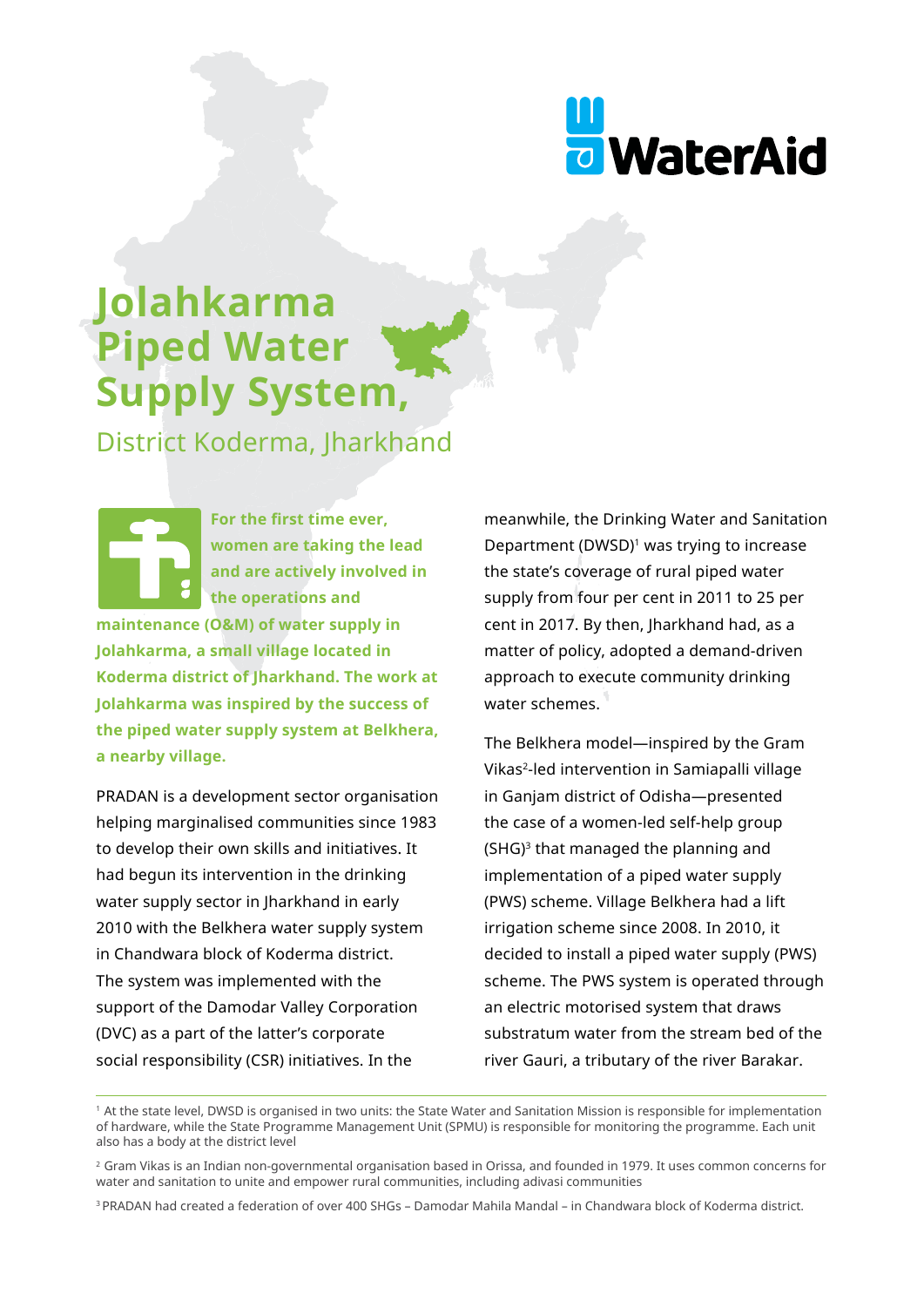Water is available at a depth of about 10–15ft post monsoons and at about 20ft in the summers. The committee purchased a diesel pump and a transformer with INR 90,000 of its own funds as a standby in case of electricity breakdown.

The project, at an estimated cost of INR 11 lakh, was implemented by the Village Water and Sanitation Committee (VWSC)4 which took a lead in all aspects of design and execution; from procurement of material to functioning of the system. VWSCs were being formed after 32 years in Jharkhand, including in Jolahkarma, after the first panchayat elections in the state in 2011. Thereafter, the responsibility of managing the water and sanitation schemes in the village were vested with VWSC and a bank account was opened in accordance with the policy guidelines of the Drinking Water and Sanitation Department (DWSD).

All 75 households covered under the scheme at Belkhera contributed ten per cent to the capital expenditure (CapEx) and INR 40 per month for O&M of the scheme. In 2019, this was raised to INR 80 per household per month. 20 new households were added to the scheme and the total coverage of the system now stands at 95 households.

Nine years down the line, the system has begun to exhibit minor problems, such as leakages in the overhead tank. Even so, the Belkhera case has presented good practices around several fronts, such as improved service delivery, efficient O&M,

cost recovery, water quality, measures to ensure source sustainability, and efforts to manage wastewater. The VWSC at Belkhera was able to manage the programme, ensure community participation, and mobilise resources for O&M of the programmes as a measure of sustainability.

Encouraged by the success of the system, the DWSD decided to adopt institutional reforms at the state level in 2011. As a part of this, it tried to develop a standard set of guiding principles to ensure that communitybased water supply schemes are replicated soundly. Earlier in 2009, the Government of India launched the National Rural Drinking Water Programme (NRDWP) by modifying the Accelerated Rural Water Supply Programme (ARWSP) and subsuming earlier sub-missions and schemes.

A pilot community-based water supply programme was rolled out in 2012 on a state-wide level for 20 villages following a tripartite agreement between DWSD, UNICEF, and PRADAN. PRADAN was instrumental in facilitating field-level implementation of the programme, while UNICEF provided support in coordination, monitoring, and reporting on the field. Funds available through NRDWP were used for the hardware component of the project, which was implemented by the VWSC. As a part of this, the 'Gramin Nal Jal Yojana' (GNJY) was developed to supply piped water to all households in villages and hamlets with approximately 80–100 households.

<sup>4</sup> VWSC is a standing committee under the gram panchayat formed at the revenue village level. Its main function is to address the issues of drinking water, sanitation, and hygiene in the village. "With a view to decentralise the implementation and management of water and sanitation programmes, funds are being transferred to the VWSC accounts. The VWSC has 12 members, out of which six are women; the mukhiya (elected head of the gram panchayat) is the President of the VWSC; a member of the Block Panchayat is selected as the Vice President of the VWSC and the jal sahiya (a woman volunteer selected from the community to work on water and sanitation) is the Treasurer. The jal sahiya is paid an honorarium for different activities related to water and sanitation in the village." (Sudhir Prasad, Panchayat leading the way in decentralised water management: Case study on the role of VWSC in revival and management of a Rural Water Supply, undated, unpublished)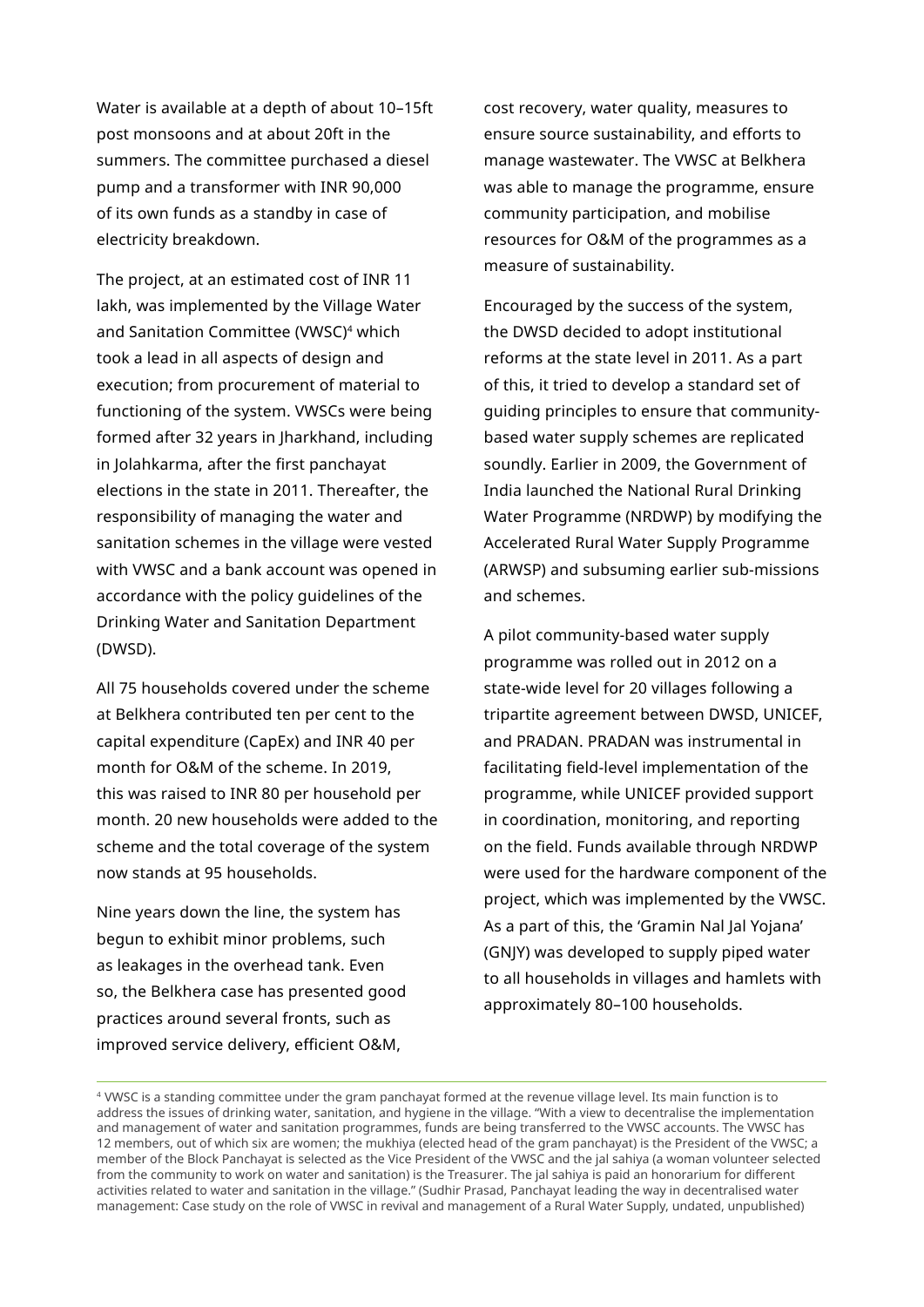This pilot helped to highlight the importance of community-managed rural water supply services, including piped water supply systems. It also helped to reiterate the notion that systems become sustainable only when communities receive adequate support from both the government and development organisations in building the community's capacity to take up service delivery and O&M tasks.

In spite of the existence of success stories in community management, mechanisms for support and professionalisation are often not institutionalised in policies and strategies<sup>5</sup>.

#### **THE CASE OF JOLAHKARMA**

When PRADAN began its work in village Jolahkarma in 2006, a large section of the rural populace in this part of the district was struggling for access to safe drinking water. Jolahkarma, a mixed village with around 52 households in the Chandwara block of Koderma, about 12kms from the block headquarters, continued to suffer in silence. During the initial years of PRADAN's work, the community did not draw attention to this issue and PRADAN continued with its core work of forming women's self-help groups (SHGs). The village comprised roughly of an equal number of Muslim and other backward caste Hindu households<sup>6</sup>. Initially, there was resistance regarding women's participation in SHGs from the Muslim men, who were averse to the idea of women joining SHGs.

Thereafter, PRADAN directed its efforts to mobilise the Hindu women into two women SHGs with a focus on savings and credit. The SHGs stabilised in a year, following which PRADAN came up with a livelihood plan. The

livelihoods of the people depended on rainfed agriculture, supplemented by seasonal migration of men for wage labour work. A bank extended credit support to the SHGs based on a farm-focused livelihood plan, while PRADAN extended technical support to facilitate the groups in adoption of improved agriculture. Vegetable cultivation was encouraged in small plots of land and the members recorded substantial monetary gains in the subsequent few years, leading to reduced migration. Seeing this, many other women, including Muslim women, were encouraged to join the SHGs. By 2009, the village had four women SHGs with women from all households.

## **DEMAND FOR DRINKING WATER CAME FROM WOMEN**

PRADAN was preparing a comprehensive land and water management plan for Jolahkarma at the request of the SHGs in 2011, when the issue of water scarcity for farming cropped up. At that point, women underscored the fact that drinking water scarcity far outweighed the problem of irrigation for agriculture. With the lack of a proper drinking water source, barring the seven private dug wells and two public hand pumps that would go dry in the summers, women had to queue up in front of the lone hand pump that had water during summers. This hand pump churned out turbid high-iron water, and women fought for their turn even when the water was nonpotable.

Water collection is solely the responsibility of women who had to spend an average of three hours per day to fetch water. In forests and hilly terrain, they often had to travel

<sup>5</sup>https://www.ircwash.org/sites/default/files/1\_jharkhand\_xiss\_cw\_2016.pdf

<sup>6</sup> Koderma district has 45 per cent Muslim and 55 per cent Hindu population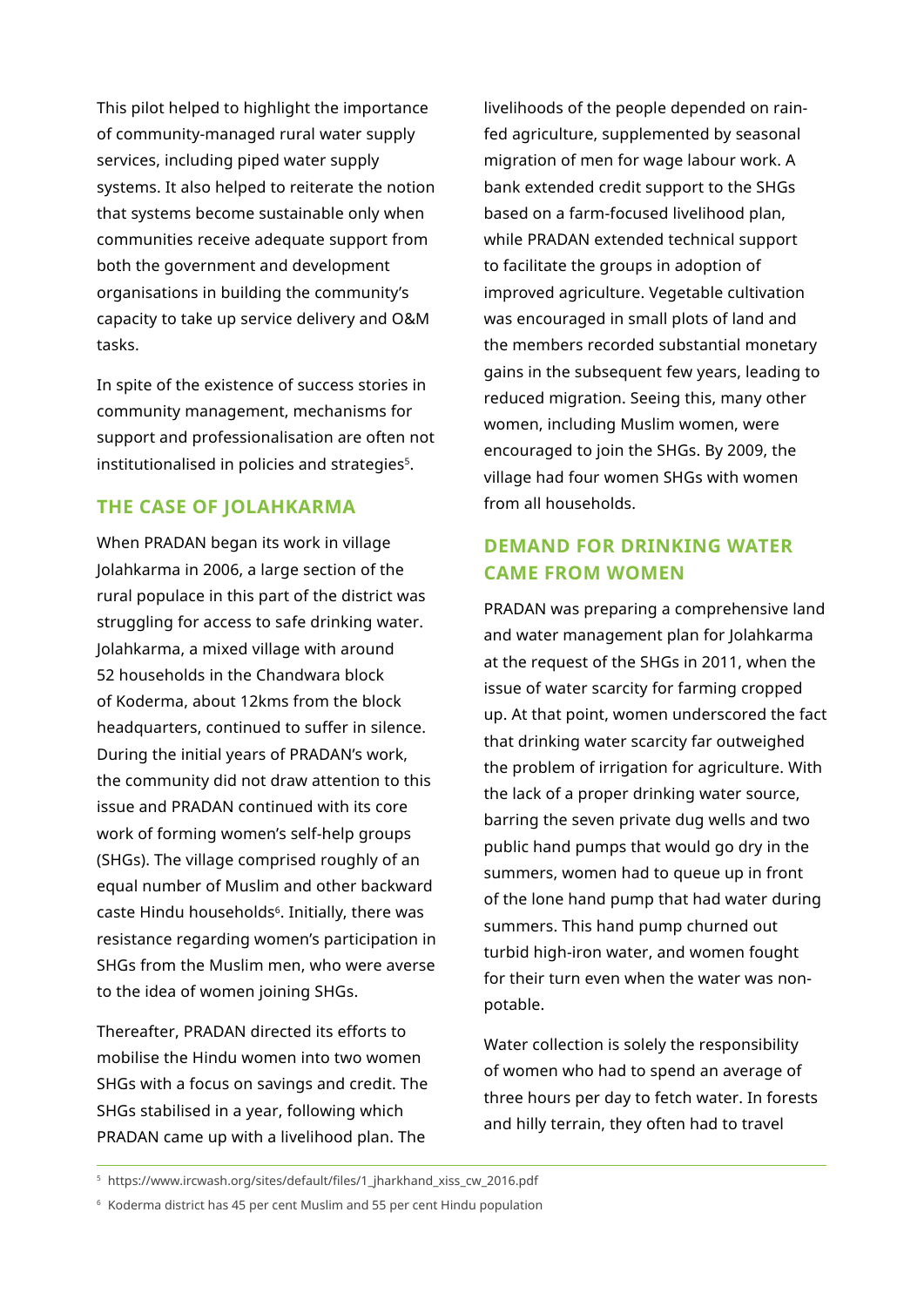for approximately three kilometres in the summers for water. They were also compelled to collect water from small chuas (sand pits) to tap substratum water from the stream bed. No government assistance came their way and the absence of any drinking water project in the area worsened the situation for these waterborne disease-stricken areas. The population suffered from a range of health issues like cholera, typhoid, dysentery, malaria, and skin ailments, among others. The village also suffered from a high infant mortality rate. A survey by PRADAN indicated that on an average, 15–20 per cent of the people—mostly women and children—were affected by waterborne diseases. "Most of us, including our children, drank dirty water from dug wells, as we had no other option. This resulted in a large number of cases of skin diseases and diarrhoea. Our plight worsened during summer, when the wells and hand pump dried up," said Dolly Sinha, a member of the VWSC.

Preliminary analysis of the credit records by PRADAN indicated that a third of the total borrowings from the SHGs were for medical treatment. Further discussions revealed the poor state of menstrual hygiene among women due to the dearth of safe water. The need to have a special focus on water and sanitation was felt acutely. Subsequently, PRADAN began its engagement with the community to understand the challenges related to access to clean water, safe sanitation, and hygiene.

PRADAN piloted a community-driven approach in water and sanitation services in 2012, when it supported the setting up of a VWSC at Jolahkarma. The members of the VWSC were nominated by the SHGs based on their interest and work. All of them, barring the village mukhiya<sup>7</sup>, belonged to Jolahkarma. As a first step, the VWSC members and some of the women SHG members were taken for an exposure visit to Belkhera.

According to Avijit Mallik, "the women of Belkhera explained the project and role of the user groups in operations and maintenance the system for tariff collection, regular repairs, and monitoring of water quality. They were eloquent in sharing the impact of the water supply system, which included minimising the drudgery of women, drastic reduction in gastro-intestinal disorders, and enhancement of a sense of well-being among villagers." 8

## **DECISION TO SET UP A PIPED WATER SUPPLY SCHEME IN JOLAHKARMA**

On returning, the VWSC and the SHGs convened a meeting of all villagers and shared their experiences of the exposure visit to Belkhera. A resolution was passed in a meeting presided over by the mukhiya to set up a piped water supply system at Jolahkarma. PRADAN informed the villagers about the provisions of NRDWP9. Subsequently, the DWSD and UNICEF, which was providing techno-managerial support to the former, were consulted. PRADAN supported the VWSC of Jolahkarma in preparing a Detailed Project Report (DPR) for installation of a piped water supply system. The development of the DPR entailed two rounds of iteration with the gram sabha to

<sup>9</sup>NRDWP (National Rural Drinking Water Programme) is a flagship programme of the Government of India to support rural people to access safe drinking water.

<sup>7</sup> Jolahkarma comes under Kanko Panchayat in Koderma block and the Mukhiya belongs to the main village

<sup>8</sup> Avijit Mallik, The Transformation of Jolahkarma, http://www.pradan.net/sampark/wp-content/uploads/2019/07/The-Transformation-of-Jolahkarma-By-Avijit-Mallik.pdf, Newsreach Jan-Feb 2015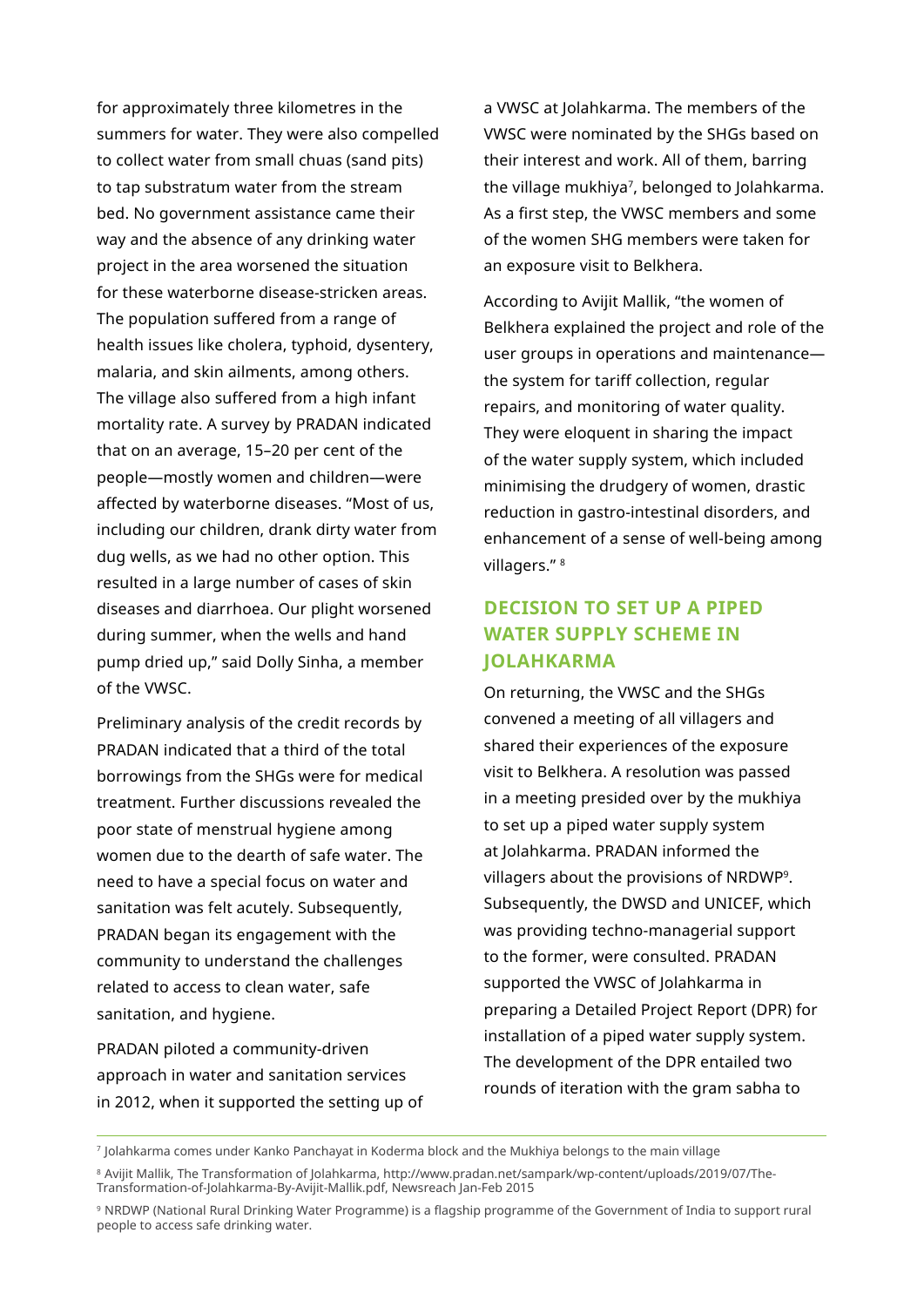

**Orientation meeting at village Jolahkarma, Kanko gram panchayat**

finalise the plan. This was submitted to the District Water and Sanitation Mission (DWSM) under the scheme 'Gramin Nal Jal Yojana' with PRADAN as the technical support agency.

According to Avijit Mallik, "The mukhiya, as chairperson of VWSC, submitted the DPR to the District Water and Sanitation Mission (DWSM) with copies to the Principal Secretary DWSD, and UNICEF."10 Technical sanction was provided to the DPR by the office of the superintending engineer at Koderma, while the DWSD at Ranchi granted administrative approval on behalf of the Government of Jharkhand. UNICEF played a key role in strengthening coordination between the stakeholders. The SHG members took the lead in identifying private lands and for building consent for installation of the sanitary well, pump house, and the overhead tank. Members also made land donations to VWSC.

The assessment of the overall water requirement of the village in various sectors such as drinking, domestic use, etc was done keeping in mind the population of 495 people in 2016 as well as the design population of 693 people twenty years down the line (2036). The system was designed for a per capita water demand of 70lpcd. It also considered the water demand of animals.

The daily demand for water was 48,510 litres. It was available at the source, which was sited at a low lying area of the village. A sanitary well (covered well with cement structure) of about 25ft diameter and 30ft depth was constructed. Though water was accessible throughout the day, the system was designed for making water supply available for four hours a day (two hours in the morning and two hours in the evening). The system covered 52 households, and now has ten more households under its

10 Avijit Mallik, The Transformation of Jolahkarma, http://www.pradan.net/sampark/wp-content/uploads/2019/07/The-Transformation-of-Jolahkarma-By-Avijit-Mallik.pdf, Newsreach Jan-Feb 2015.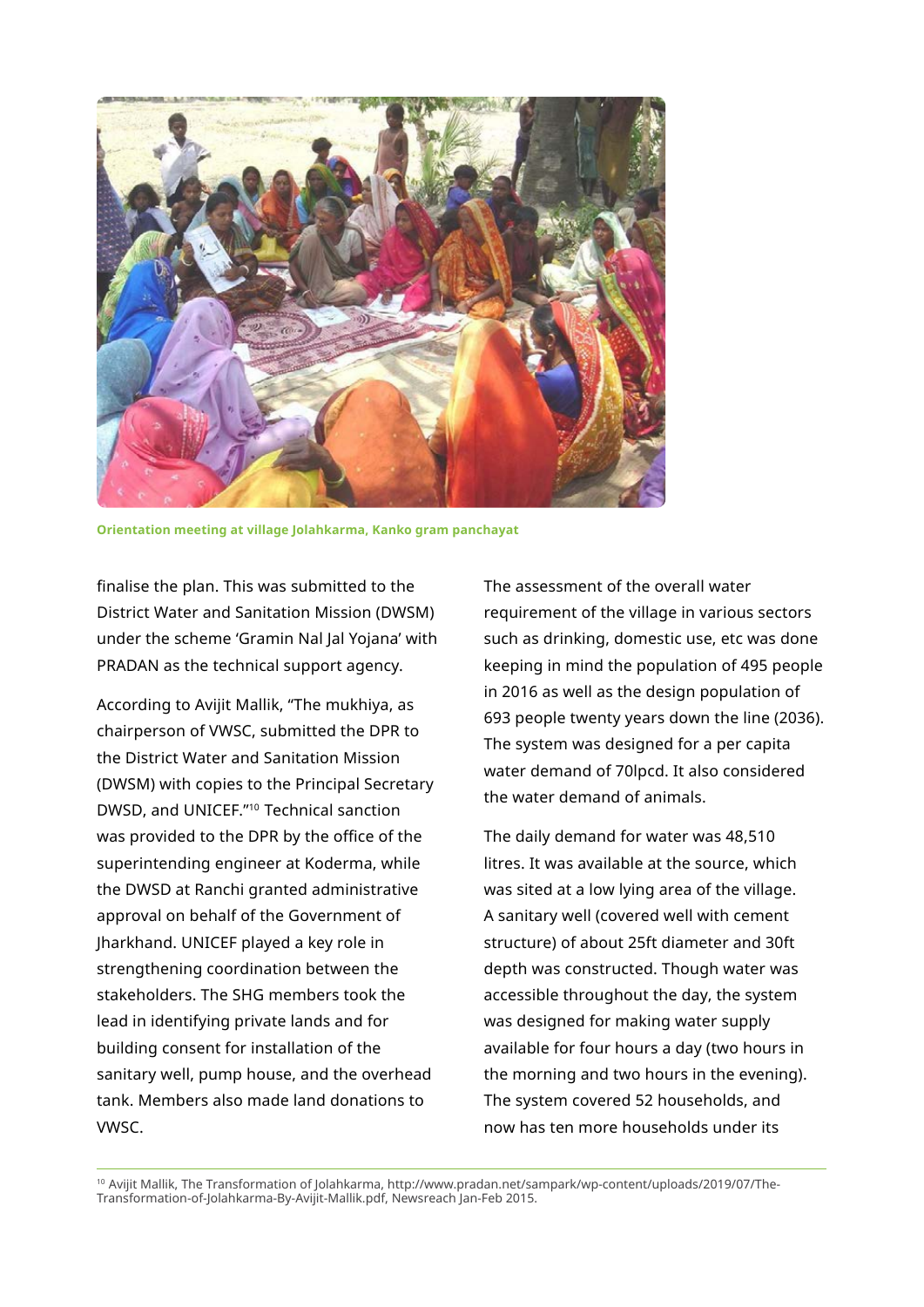

**The VWSC, along with PRADAN, spent three days exploring various options to create a sustainable water supply system for Jolahkarma**

ambit. Each household has been provided two connections – one each in the kitchen and bathroom, as per the DWSD guidelines. Apart from this, three public institutions the panchayat building, anganwadi centres and government primary school—have been provided water under the scheme.

An innovative system, the Jolahkarma PWS taps sub-surface water flow $11$  and uses a solar-powered pumping device for lifting water. A 2HP (horse power) submersible pump set from Grundfos, a Danish company which offers off-grid water pumping systems and has a low operating cost, was selected. The distance from source to water tank is about 1,400ft. The overhead tank (3.5mx3.5mx2m with a staging/support structure of 6m) has a capacity of 24,500 litres.

Individual household connections were provided to all 52 households in the village and water is supplied through a gravity flow overhead tank. The capacity of the tank was designed to ensure that it could store 60 per cent of the overall daily water requirement. Buffer storage for two days for the community would have cost much more, so the community relies on alternate sources like hand pumps during times of poor water availability. The method of conveyance and distribution of water to the households comprises mild steel and PVC rising mains and branches.

Borewells are not common in the area as the water in the deep aquifers is insufficient. To improve water security and maintain source sustainability, the committee renovated a pond which is just 15ft away from the sanitary

<sup>11</sup> Tapping water in this high rainfall area in stream beds or discharge areas in the low lying lands helps draw in substantial amounts of substratum water.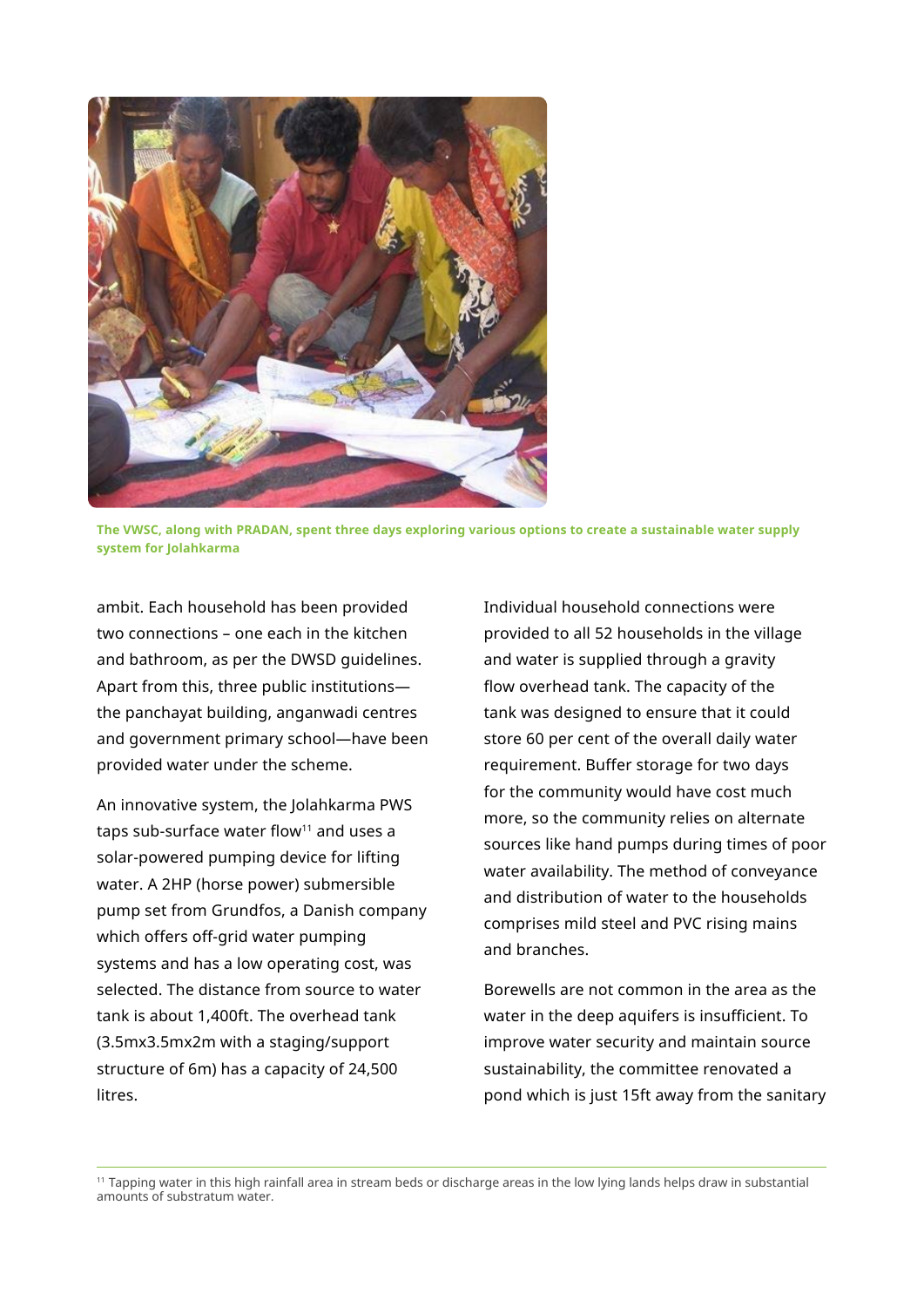

**Water treatment in the system** (Source: PRADAN)

well. Financial support was taken from DWSD to the tune of INR 1.5 lakh to deepen and widen the pond. This helped improve the recharge of the sanitary well. To manage turbidity of water at the source, the sanitary well was provided with a cover to prevent entry of solar light; the well is also cleaned periodically with bleaching powder.

The cost of the system was INR 22,66,300 and it provides water at two paisa per litre. In Jharkhand, PRADAN has promoted ten such piped water supply schemes for 70–90 households so far. Coverage of households under the piped water supply scheme was a hundred per cent. Funds were received in the VWSC bank account in four instalments for execution of the system. The mukhiya and jal sahiya operate the bank account. Monitoring of the programme was done by the four SHGs in the village. The community made a ten per cent contribution to the capital cost for labour and building material by purchasing

the connecting pipes and procuring sand. The project was completed within the stipulated period of less than one year.

## **SYSTEM HANDED OVER BY VWSC TO GRAM SWACHHTA SAMITI**

The committee detailed out the work plan, material procurement, and labour management. The utilisation of funds submitted to the gram sabha was laid out by the VWSC. "During the implementation phase, the fund flow was from DWSD to VWSC. Post implementation of the scheme, VWSC handed over the system to the Gram Swachhta Samiti, which is now responsible for the system's O&M," said Satyabrata Acharya, Programme Director, PRADAN.

The Gram Swachhta Samiti has a rotational policy for members and after three years, one-third of the members change. The roles and responsibilities of the duty bearers and bodies that look into the functioning of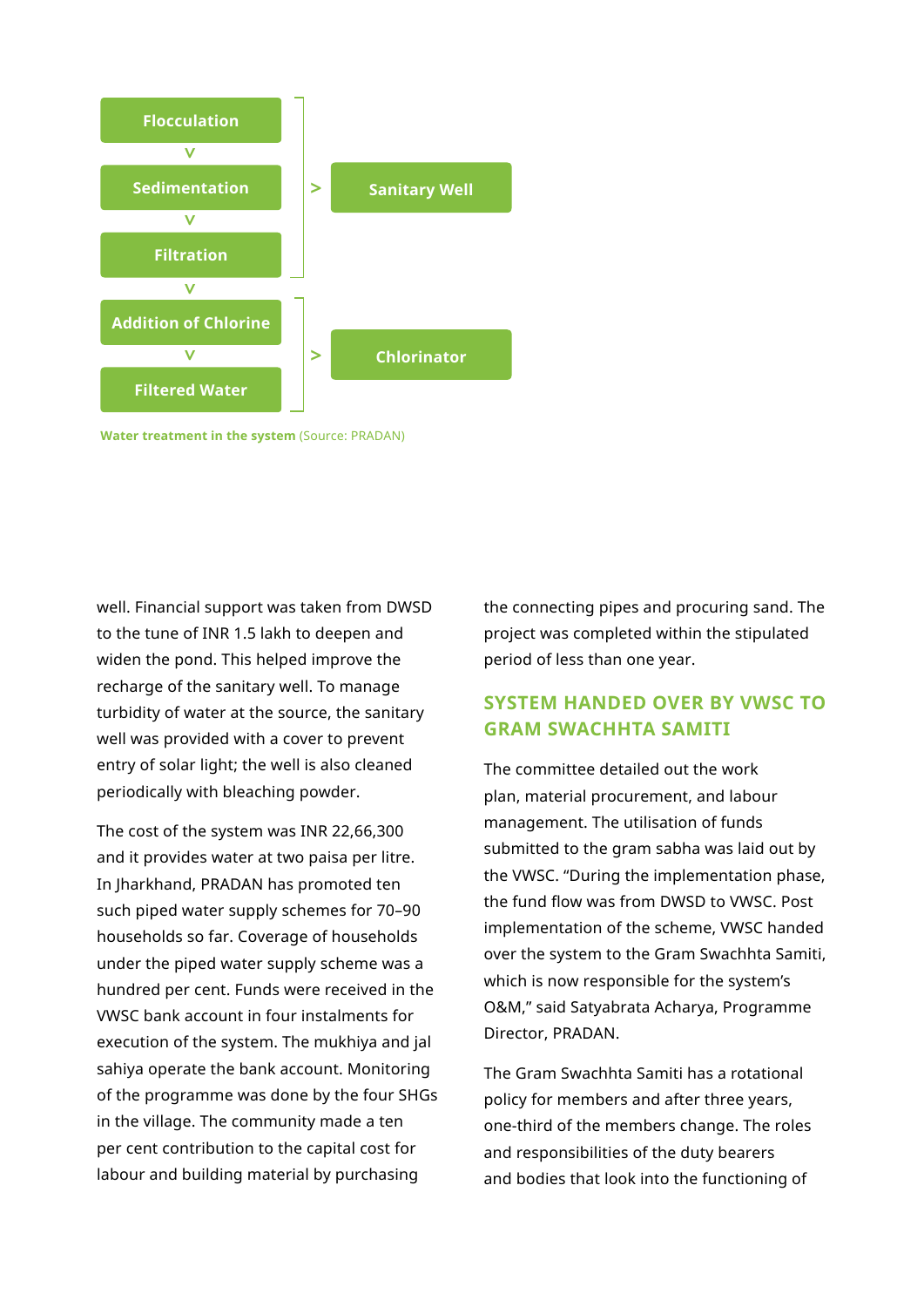community-managed PWS have been defined. There are written by-laws that have been contextualised locally for the duty bearers.

The users paid INR 1,000 per household for building a corpus for O&M of the system and pay INR 60 per household per month for its O&M. The corpus fee for the absolute poorest (single women headed and elderly deserted households) was waived off. "The collected user fees of INR 60 per household per month are managed by the committee and held in an official bank account. Payment logbooks and receipts for users are provided to all households. There is transparency around the collection, management, and disbursement of user fees," said Zulaikha Khatun, the former operator of the system. A surplus fund to the tune of INR 80,000 exists in the form of a fixed deposit in the bank.

Money from the user charges raised over the years is being used for regular repair and operation of the system. The committee also keeps an eye on the overall management of the system, optimum water use; including checking for wastage, and monitoring water quality. Per capita supply of water is 75 litres per day. Thus, a family of six receives 450 litres of water per day.

The technical capacities of the staff and the committee were enhanced so that the fixing of minor repairs could be easily done at the local level. The project had an elaborate capacity building plan which comprised: (a) concept seeding of the project among the villagers, (b) exposure of VWSC members and some SHG members to successful piped water supply schemes, such as Belkhera, (c) orientation of VWSC around DPR preparation; estimates, engineering aspects etc., (d) transact of the village for planning of water distribution system and its subsequent mapping, (e) training of VWSC members around membership, role and responsibilities, and technical know-how, (f) training of jal sahiya<sup>12</sup> in accounts, book keeping, and audit, (g) training of jal sahiya and other VWSC members in water testing and maintaining water quality, and (h) monthly meeting with VWSC members.

Support was taken by VWSC from Aqua Clara, a US-based expert group, in setting up an automatic chlorine dosing system to ensure a supply of bacteria-free water. The operator is paid INR 1,000 a month, and the chemical reagent costs INR 400 a month. In Jolahkarma, DWSD often pays for spares and some major repairs. However, according to DWSD guidelines, VWSC is responsible for all O&M tasks. Thus, the support arrangement is somewhat unclear.

A system is in place for monitoring of the key components: (a) water level in the sanitary well is monitored by VWSC, (b) water testing kits are used by the operator who is trained in testing turbidity and bacterial contamination (periodicity of the test is monthly during monsoons and once in two months for the rest of the year), and (c) accessibility is checked by the operator.

<sup>12</sup> In Jharkhand, each VWSC has a 'Jal Sahiya' (water volunteer), selected from among the women of the village, who acts as a treasurer and is responsible for water quality testing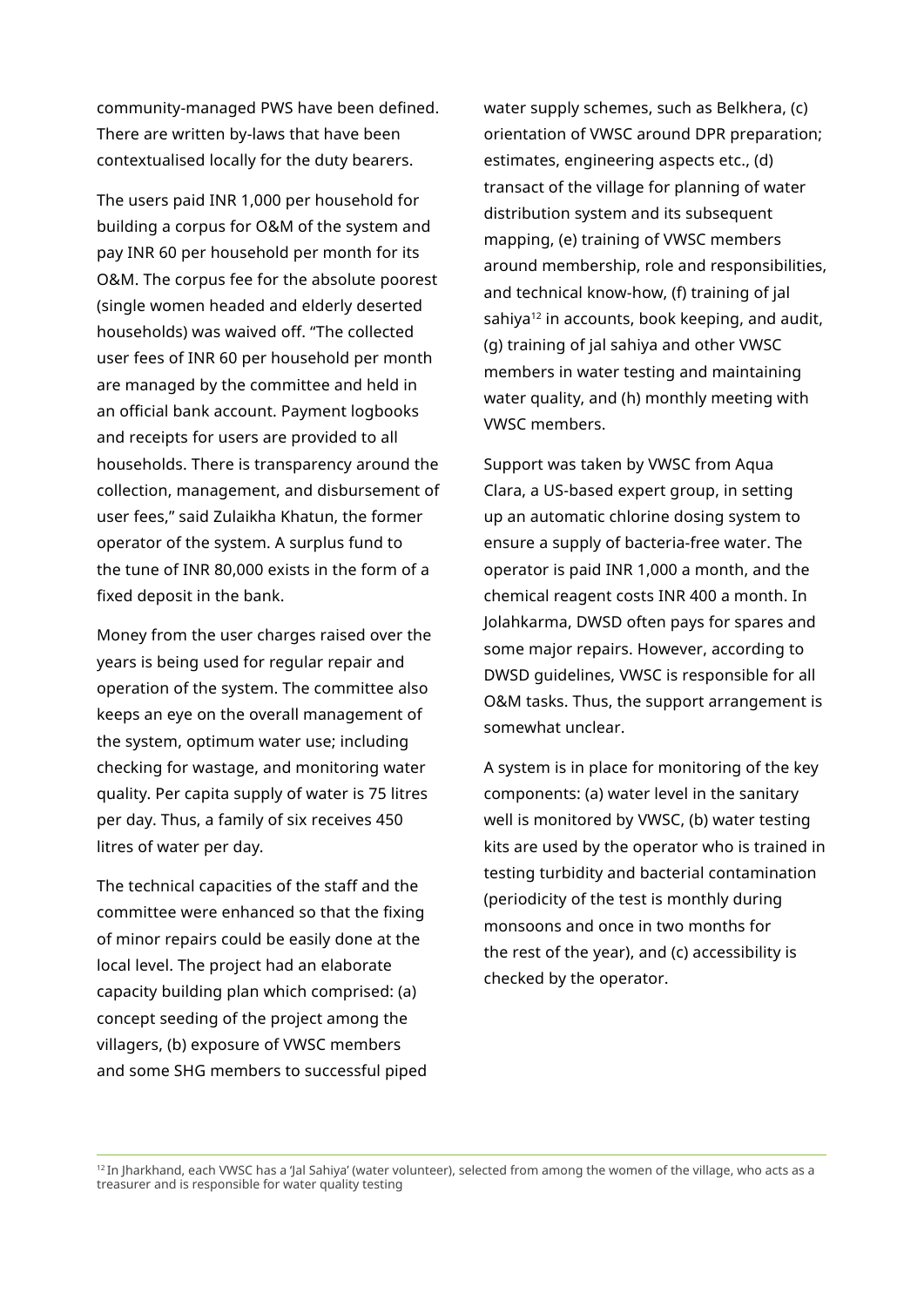

**The valve of the water distribution system being opened by Zulaikha Khatun, the former operator**

### **SOLAR POWERED PIPED WATER SUPPLY SYSTEM**

The DWSD was exploring an innovative, environmentally sustainable and climatesmart approach to water supply, and chose the solar powered drinking water system as it met the criteria. The system was correctly sited and dimensioned to get the most from the borehole. The panels were sufficient to match the energy demand of the pump and the pump capacity was sufficient to draw water from the requisite depth.

PRADAN took a number of design considerations into account to ensure sustainable water security for the village. The system has no energy costs as it is powered with solar panels. It is low maintenance and has manageable service requirements, unlike diesel pumps that last no more than five years, and hand pumps which break down

often. The solar powered system gradually extracts water throughout the day, reducing the pressure on the source.

Additionally, solar powered systems last more than ten years. In Jolahkarma, the Grundfos pump came with a warranty period of 25 years. The wattage procured was 2200W instead of 1600W which is sufficient for a two HP pump. This helps deal with the poor energy production during monsoons.

"The area has 320 sunny days and even on cloudy days, there is a small window during the day when clouds retreat, providing a scope for generating energy. We rarely struggled even during a cloudy day to provide sufficient water for everyone in the community. The system thus continues to be a sustainable and effective method of providing safe water to the community," says Mohammad Azim, a member of the VWSC.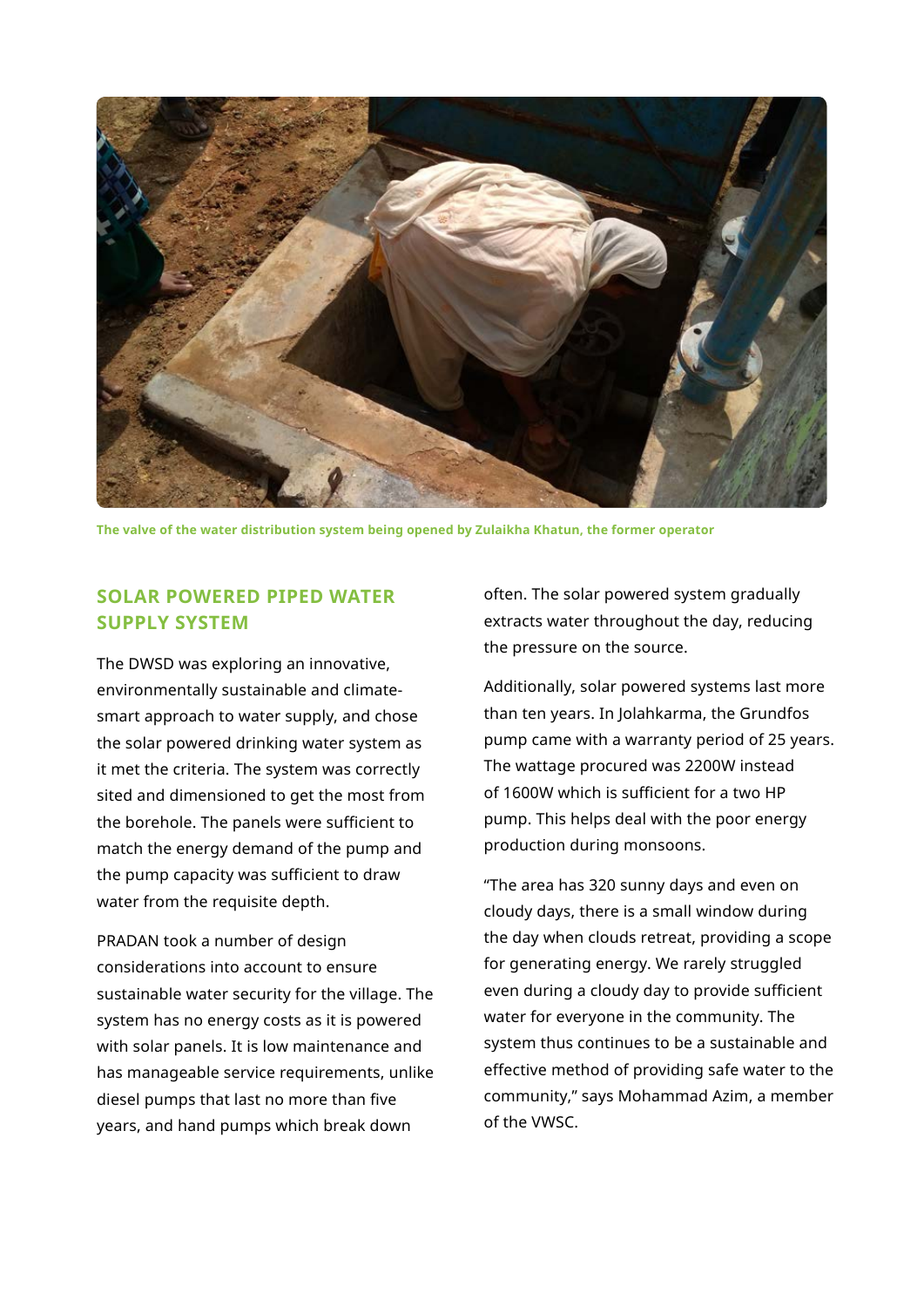

Though the solar panels work even in diffused sunlight, the system does experience issues with seasonality, and water supply is found to be insufficient for a few days per year. This happens either when there is very heavy cloud cover (during peak rainy season) or due to a very high water demand (during the peak dry season).

The price of solar panels has been on the decline and the system has been providing high quality services to the community. Though the initial investment of the solar powered system was greater than electric systems, it has a low day-to-day running cost and is durable in the long run, making it financially competitive when compared to electric or diesel motorised systems. "Electricity is highly erratic in this part of the state and solar power works fine for us. Locally qualified technicians are available to fix repairs and minor spare parts are sourced from the local supply chain", says Mohammad Azim, a member of the VWSC.

PRADAN has put the VWSC in touch with local vendors for small spare parts and for the rest there are vendors in Bengaluru. The system has not incurred any major cost of repair so far, but VWSC is aware that the potential cost of repair could be significant in the future," says Avijit Mallik, Team Coordinator, PRADAN.

"The control panels may have a lifespan of maximum seven years, but the solar panels and pump have a 25 year warranty. We have provided safeguards against lightning so it remains fully functional over the period," adds Avijit. Early on in the project, there was a theft of some solar panels, which the committee replaced (at a cost of INR 12,000) from its funds. The system was then made secure by providing a wired cover. The valve too has been replaced at a cost of INR 6,000.

The system at Jolahkarma is not a hybrid one and does not require a back-up generator system. It is automatic and not manually operated and therefore has less chances of malfunctioning. The task of the operator (Geeta Devi, who is incidentally also the